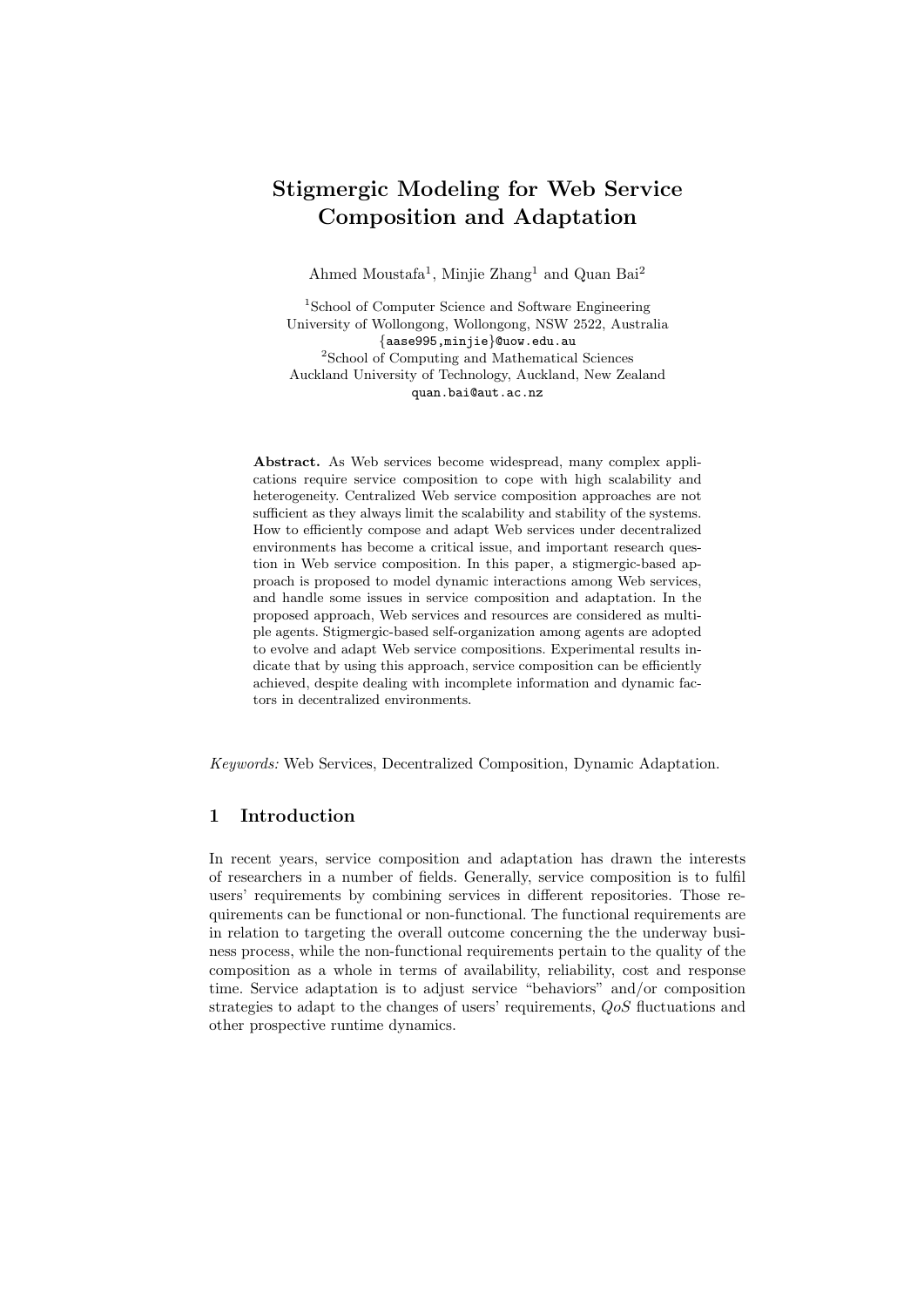Although in the Web service domain, many standards have been developed and adopted for facilitating service composition, lack of supports for decentralized working environments is still a standing challenge and an obvious drawback of many existing composition approaches. Hence, efficient Web service applications need not only to be managed from a centralized perspective, but also to incorporate decentralized scenarios.

Stigmergic interaction, exhibited by social insects to coordinate their activities, has recently inspired a vast number of computer science applications [7, 9]. In these works, intelligent components (i.e., agents) interact by leaving and sensing artificial pheromones (i.e., markers) in a virtual environment. Such pheromones can encode and describe application-specific information to be used to achieve specific tasks. From a general perspective, stigmergic interactions have two major advantages: (i) Stigmergic interactions are mediated by pheromones and are completely decoupled. This feature is suitable for open and dynamic environments. (ii) Stigmergic interaction naturally supports application-specific context awareness, in that pheromones provide agents with an application-specific representation of their operational environment (e.g., in ant foraging, pheromones provide a representation of the environment in terms of paths leading to food sources).

In this paper, we propose a stigmergic-based approach for modeling Web service compositions and adaptations. The proposed approach exhibits the concept of decentralization, and allows Web services to compose and adapt in open decentralized environments. The rest of this paper is organized as follows. The principle and introduction of the stigmergic-based service composition and adaptation approach is introduced in Section 2. In Section 3, some experimental results are presented for evaluating the proposed approach. Section 4 gives a brief review of related work and discussions. Finally, the paper is concluded in Section 5.

## 2 Stigmergic Service Composition and Adaptation

In this section, an approach named Stigmergic Service Composition and Adaptation is proposed to address the problem of Web service composition and adaptation in decentralized environments. The proposed approach is inspired by the concept of Digital Pheromone [12], which is a stigmergic-based mechanism for coordinating and controlling swarming objects. Examples from natural systems show that stigmergic systems can generate robust, complex, intelligent behaviors at the system level even when the individual agents only possess very limited or even no intelligence. In these systems, intelligence resides not in a single distinguished agent (as in centralized control) nor in each individual agent, but in the whole group of agents distributed in the environment [3, 10].

#### 2.1 Web Service Composition/Adaptation Modeling

In our approach, each Web service is envisaged as a service agent, and a Web service system can then be considered as a multi-agent system with a num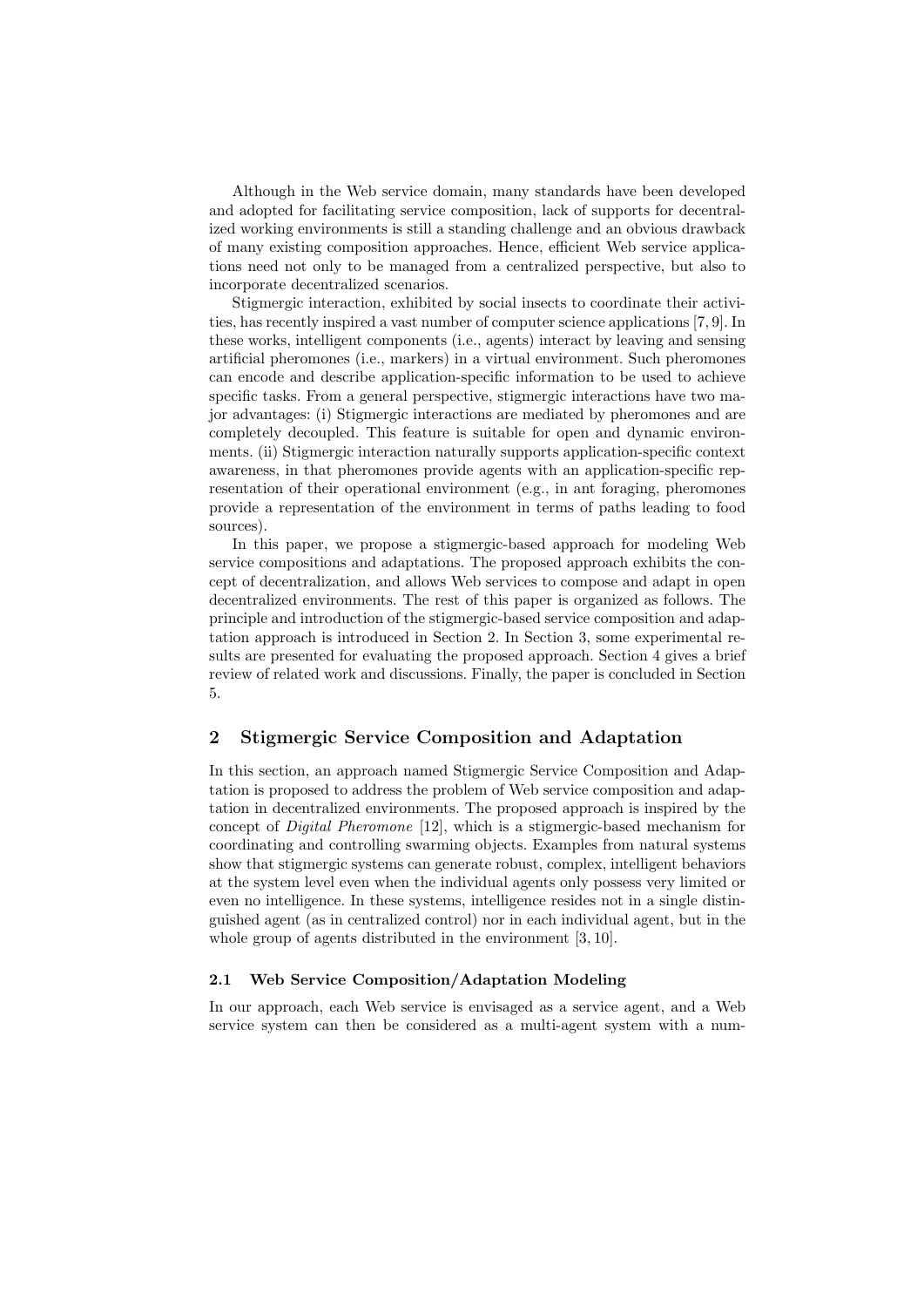ber of interactive service agents. These agents achieve collaborations and selforganizations via exchanging "pheromone" and performing several pheromone operations. A service is composed if a group of service agents can form an organization to collaborate.

**Definition 1: Service Agent**. A *Service Agent*  $p_i$  is defined as a tuple  $p_i = \langle$  $id, F >$ , where id is the identifier of the service agent, F is the pheromone store for facilitating composition and decentralized self-coordination (as detailed in Definition 2)

**Definition 2: Pheromone Store.** A *Pheromone Store* F is a set of pheromone, i.e.,  $F = \{f_1, f_2, ..., f_n\}$ . Each pheromone flavor  $f_j$  holds a scalar value which represents the trail of a certain service agent.

Based upon user requirements, a service agent  $p_i$  requests the composition of an abstract workflow  $r_i$  such that  $r_j = \{r_{j1}, r_{j2}, ..., r_{jn}\}$ , where  $r_{ji}$  represents a concrete service or a resource needs to composed for satisfying a single unit of functionality or a subtask. To this end, the requester service agent traverses a network of directly linked service agents, and look for suitable services and resources for constructing workflow  $r_i$ . Once constructed, the requester service agent deposits/withdraws certain amount (i.e.,  $Q_{f_j}$ ) of pheromone flavor  $f_i$  into/from the digital pheromone stores of all provider service agents, which took part in this composition round. The decision of depositing or withdrawing depends on the quality of the provided service. Based upon the strength of the trail of this pheromone flavor  $f_j$ , in future rounds, similar service requests will be guided towards the highest quality workflow quickly without the need to traverse the entire network again. Namely, even in open decentralized environments, a requester service agent can immediately make decisions based on the pheromone trail left by other requester service agents.

#### 2.2 Pheromone Operations

In this approach, we define three primary pheromone operations for coordinating service agents, and enabling them to achieve self-organizations.

**Pheromone Aggregation**: A *Digital Pheromone*  $Q_{f_j}$  can be deposited and withdrawn from any service agent  $p_i$ . Deposits of a certain flavor  $f_j$  are added to the current amount of that flavor of pheromone  $s(Q_{f_j}, p_i, t)$  located at that service agent  $p_i$  and time t.

Pheromone Evaporation: A Pheromone Evaporation is the operation wherein a pheromone flavor  $f_j$  evaporates over time t. This operation will generate an Evaporation Factor  $E_{f_j}$   $(0 < E_{f_j} \leq 1)$  to weaken obsolete information.  $E_{f_j}$  can be obtained via Equation 1:

$$
E_{f_j} = e^{\frac{-\Delta t(i)}{\lambda}} \tag{1}
$$

where  $triangle(i)$  is the time difference between the current time and when  $f_i$ has been left, and  $\lambda$  is the parameter to control the evaporation speed.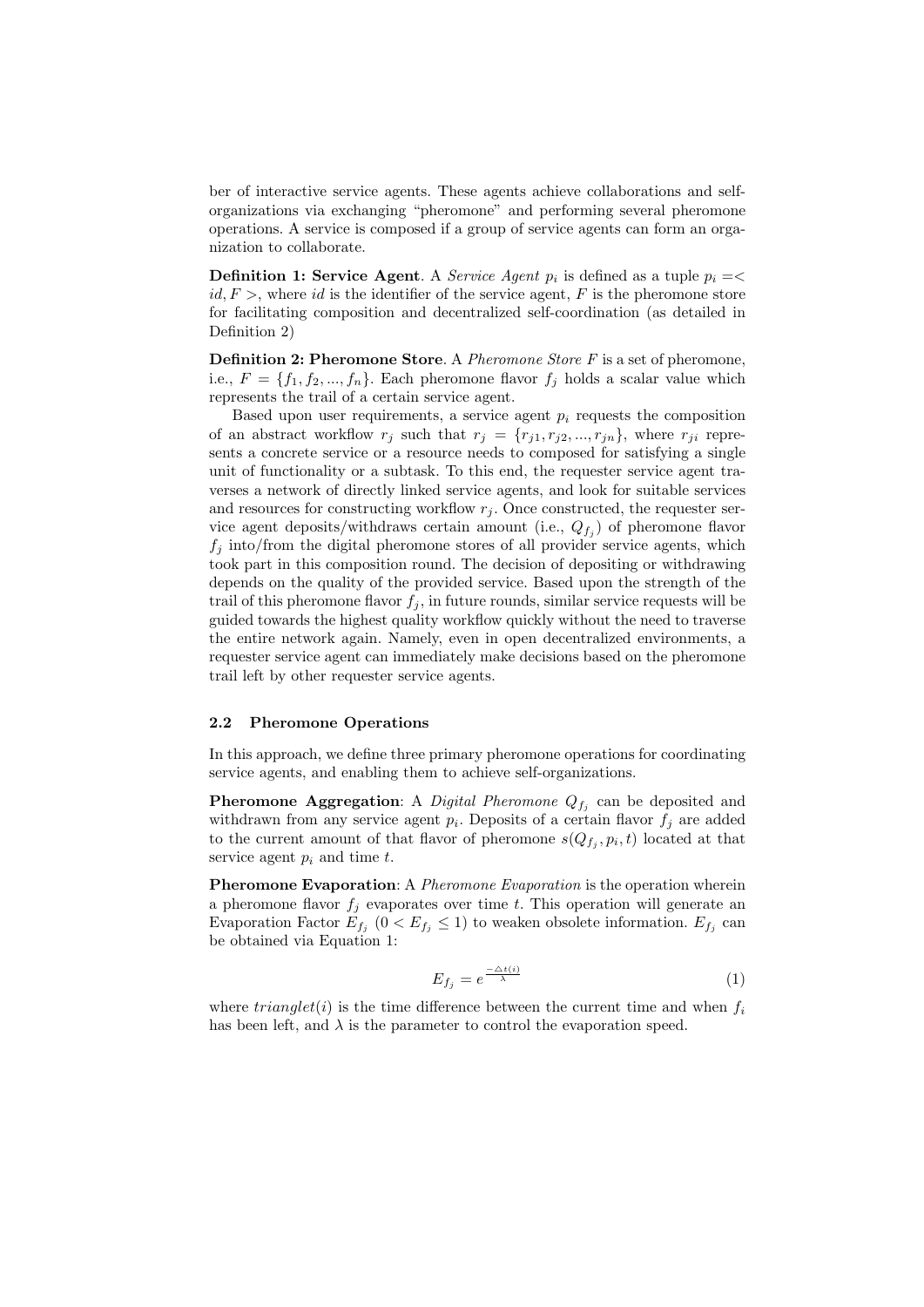**Pheromone Propagation**: A *Pheromone Propagation*  $G_{f_j}$  is the operation wherein a pheromone flavor  $f_j$  propagates from a service agent  $p_i$  to service agent  $p_k$  based upon a neighborhood relation N where  $p_k \in N(p_i)$ . The act of propagation causes pheromone gradients  $g(Q_{f_j}, p_i, t)$  to be formed.

### 2.3 Dynamic Coordination and Adaptation

The three operations introduced in the above subsection serve as a basis for the coordination mechanism. By using these operations, pheromone can be exchanged and circulated among distributed service agents. Furthermore, a service composition and adaptation algorithm (i.e., Algorithm 1) is designed to enable agents to learn the best composition path, and to adapt to the changing environment. The underlying proposed algorithm rests on two fundamental equations to enhance the self-organization behavior, i.e., Equation 2 and Equation 3.

Let  $t$  represents an update cycle time, which is the time interval between propagation, pump auto-deposits, and evaporation of a certain flavor  $f_i$ ;  $P =$  $\{p_1, p_2, ..., p_n\}$  represent a set of service agents;  $N : P \longrightarrow P$  represents a neighbor relation between service agents;  $s(Q_{f_j}, p_i, t)$  represents the strength of pheromone flavor  $f_j$  at service agent  $p_i$  and time t;  $d(Q_{f_j}, p_i, t)$  represents the sum of external deposits of pheromone flavor  $f_j$  within the interval  $(t-1, t]$ at service agent  $p_i$ ;  $g(Q_{f_j}, p_i, t)$  represents the propagated input of pheromone flavor  $f_j$  at time t to service agent  $p_i$ ;  $E_{f_j} \in (0,1)$  represents the evaporation factor for flavor  $f_j$ ;  $G_{f_j} \in (0,1)$  represents the propagation factor for flavor  $f_j$ ;  $T_{f_j}$  represents the threshold below which  $S(Q_{f_j}, p_i, t)$  is set to zero.

The evolution of the strength of a single pheromone flavor at a given service agent is defined in Equation 2:

$$
s(Q_{f_j}, p_i, t) = E_{f_j} * [(1 - G_{f_j}) * (s(Q_{f_j}, p_i, t-1) + d(Q_{f_j}, p_i, t)) + g(Q_{f_j}, p_i, t)]
$$
 (2)

where  $E_{f_j}$  is the evaporation factor pheromone flavor  $f_j$  (refer to Equation 1),  $1-G_{f_j}$  calculates the amount remaining after propagation to neighboring service agents,  $s(Q_{f_j}, p_i, t-1)$  represents the amount of pheromone flavor  $f_j$  from the previous cycle,  $d(Q_{f_j}, p_i, t)$  represents the total deposits made since the last update cycle (including pump auto-deposits) and  $g(Q_{f_j}, p_i, t)$  represents the total pheromone flavor  $f_j$  propagated in from all the neighbors of  $p_i$ . Every service agent  $p_i$  applies this equation to every pheromone flavor  $f_j$  once during every update cycle.

The propagation received from the neighboring service agents is described in Equation 3:

$$
g(Q_{f_j}, p_i, t) = \sum_{p_k \in N(p_i)} \frac{G_{f_j}}{N(p_k)} (s(Q_{f_j}, p_k, t-1) + d(Q_{f_j}, p_k, t))
$$
(3)

In Equation 3, it can be found that each neighbor service agent  $p_k$  ( $p_k \in$  $N(p_i)$  propagates a portion of its pheromone to  $p_i$  in each update cycle t. This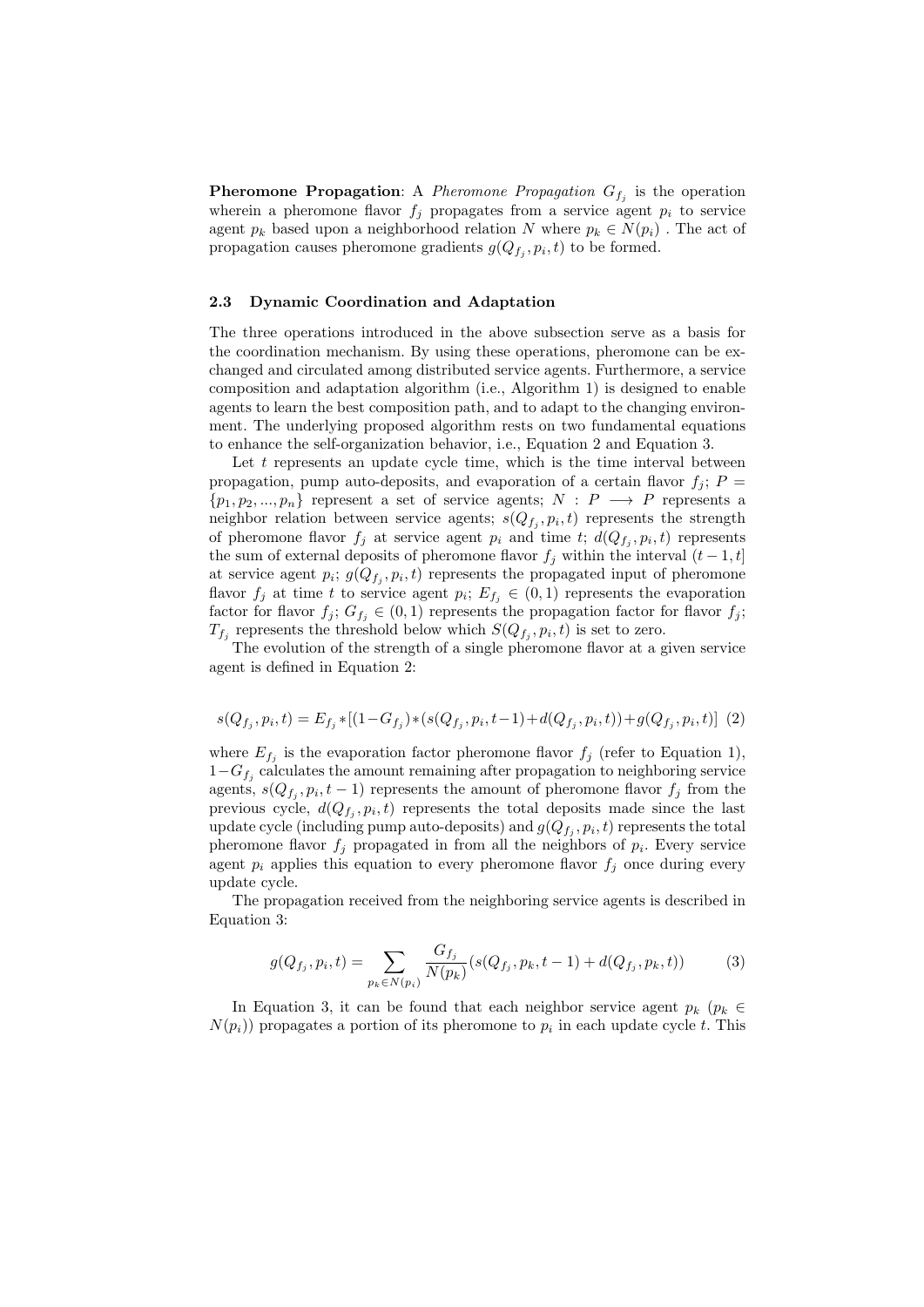portion depends on the parameter  $G_{f_i}$  and the total number of  $p_k$  neighbors  $N(p_k)$ .

Using Equations 2 and 3, we can demonstrate several critical stability and convergence rules, including Local Stability, Propagated Stability and Global Stability.

**Rule 1: Local Stability**. A *Local Stability*  $S_l$  is the rule in which the strength of the output propagated from any set of service agents  $M \subset P$  to their neighbors  $N \subset P$  at  $t+1$  is strictly less than the strength of the aggregate input (external plus propagated) to those service agents at  $t$ .

**Rule 2: Propagated Stability.** A *Propagated Stability*  $S_p$  is the rule in which there exists a fixed upper limit  $\alpha$  to the aggregated sum of all propagated inputs at an arbitrary service agent  $p_i$  if one-update cycle t and one-service agent  $p_i$ external input is assumed.

**Rule 3: Global Stability.** A Global Stability  $S_q$  is the rule in which the pheromone strength  $s(Q_{f_j}, p_i, t)$  in any place agent is bounded. If the pheromone strength drops below threshold  $T_{f_j}$ , it disappears from the pheromone store,  $s(Q_{f_j}, p_i, t) \geq T_{f_j}.$ 

The Stigmergic Service Composition and Adaptation can be represented by Algorithm 1.

#### Algorithm 1 Stigmergic Service Composition and Adaptation Algorithm

for each  $p_i \in P$  do while  $s(Q_{f_j}, p_i, t) \geq T_{f_j}$  do for  $t = 1$  : *n* do  $g(Q_{f_j}, p_i, t) = \sum_{p_k \in N(p_i)} \frac{G_{f_j}}{N(p_k)}$  $\frac{y_j}{N(p_k)}(s(Q_{f_j}, p_k, t-1)+d(Q_{f_j}, p_k, t));$ if  $g(Q_{f_j},p_i,t)<\alpha$  then  $g(Q_{f_j}, p_i, t) = g(Q_{f_j}, p_i, t);$ else  $g(Q_{f_j}, p_i, t) = \alpha;$ end if  $p_i^{in} = g(Q_{f_j}, p_i, t);$  $p_i^{out} = (G_{f_j}) * (s(Q_{f_j}, p_i, t-1) + d(Q_{f_j}, p_i, t));$ while  $p_i^{out} < p_i^{in}$  do  $s(Q_{f_j}, p_i, t) = E_{f_j} * [(1 - G_{f_j}) * (s(Q_{f_j}, p_i, t-1) + d(Q_{f_j}, p_i, t)) + g(Q_{f_j}, p_i, t)];$ end while end for end while end for

Using Algorithm 1, the Stigmergic Service Composition and Adaptation approach can account for the decline and emergence of a set of service agents having the same pheromone flavor. By ever choosing the trail with the strongest flavor, the proposed approach can adapt to the dynamics of open runtime environments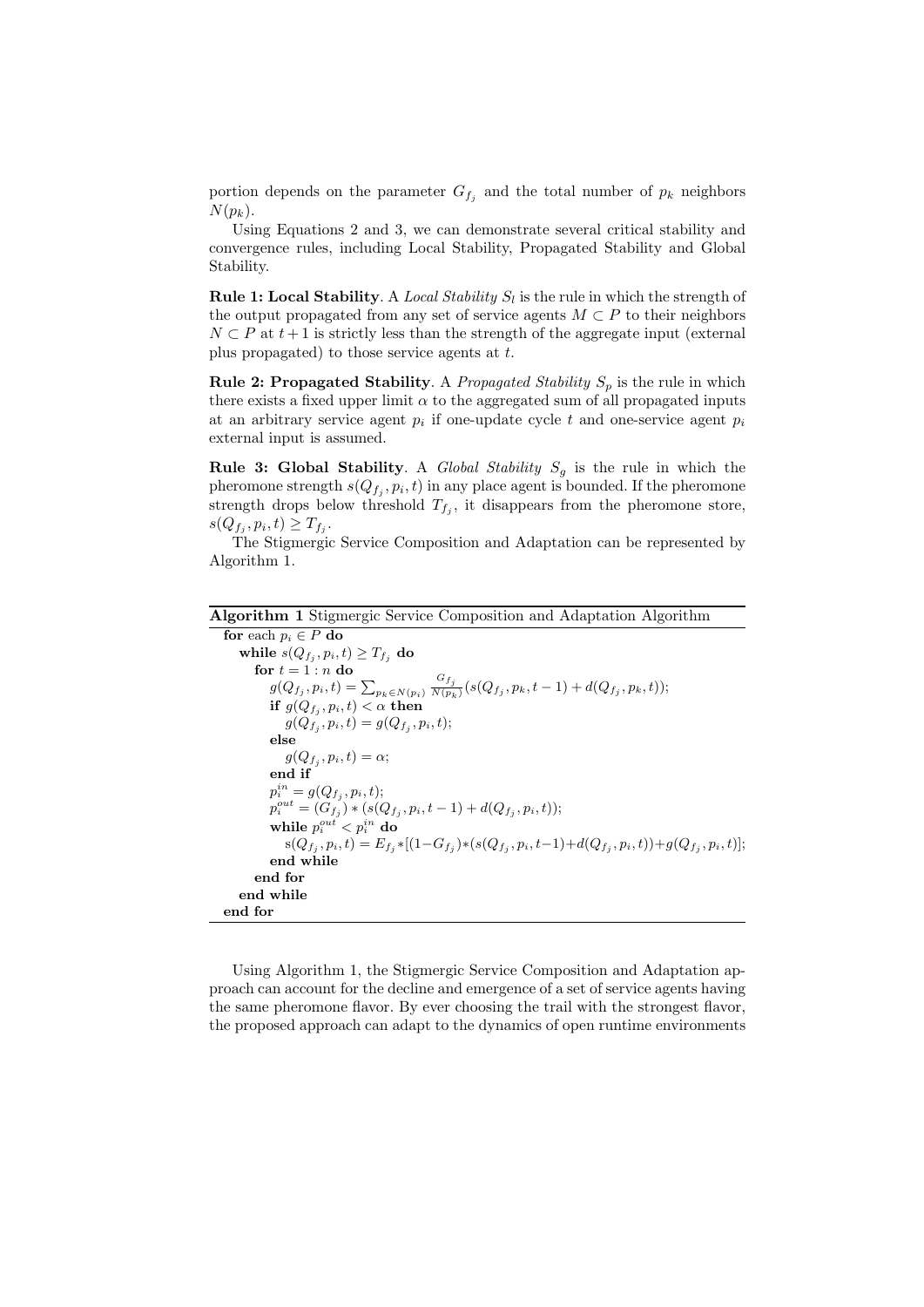by employing new emerging service agents with stronger flavors and forgetting other service agents with fading flavors.

## 3 Experimentation and Results

### 3.1 Experiment Setup

Three experiments have been conducted to assess the proposed Stigmergic Service Composition and Adaptation approach. The proposed approach runs in successive iterations till reaching a convergence point. The proposed approach converges to a near optimal solution once it receives the same approximate value of accumulative  $\mathcal{O}oS$  for a number of successive iterations. Those accumulated QoS values are compared iteration by iteration and the difference is projected against a threshold. For our experiments, this threshold value is set to 0.0001, and the number of successive iterations is set to 100. The first experiment examines the effectiveness of the proposed approach in composing Web services under a decentralized environment. The second experiment explores the speed of composing Web services using the proposed approach under a decentralized environment, whereas the third experiment inspects the performance and the efficiency of the proposed approach related to the scale of the environment. All the three experiments have been conducted on 3.33 GHz Intel core 2 Duo PC with 3 GB of RAM.

### 3.2 Result Analysis

The results of the three experiments are demonstrated and analyzed in details in the following three subsections, respectively.

Experiment 1: Decentralized Environment To explore the effectiveness of the proposed Stigmergic Service Composition and Adaptation approach under decentralized environments, a composition request has been submitted to the proposed approach and the QoS values of the composed workflow is contrasted to those values obtained by a centralized service composition approach. The proposed approach assumes no prior knowledge of the environment including available service agents and their QoS values, while other centralized approaches assume the existence of a central service registry in which all the the functional and QoS qualities of Web services are recorded.

Table 1 shows the progression of the Qos values of the composed workflow using the proposed approach against those values obtained by centrally composing the same workflow using the centralized approaches, e.g., Critical Path Method (CPM). Those values are recorded on a 100-iteration basis.

Figure 1 depicts the contrast between the QoS values obtained form the proposed approach against those values obtained from a centralized approach (y axis) and the corresponding number of iterations  $(x \text{ axis})$ . As shown in Figure 1, the centralized service composition approach shows a steady line with a QoS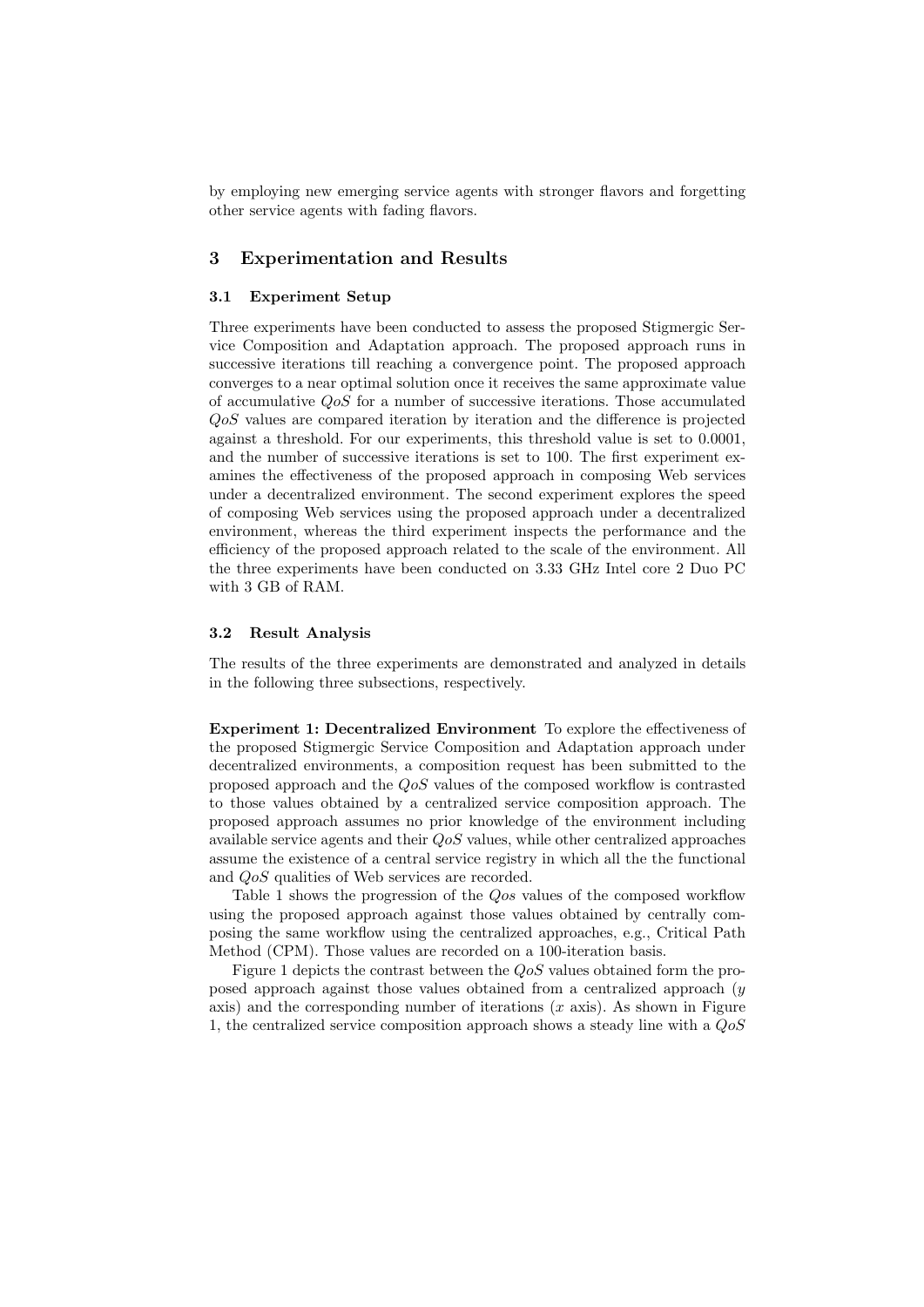

Fig. 1. Decentralized Environment

Table 1. Decentralized Environment

|            | [Iterations]Stigmergic Service Composition and Adaptation Centralized (CPM)] |     |
|------------|------------------------------------------------------------------------------|-----|
| 100        | 115                                                                          | 177 |
| <b>200</b> | 123                                                                          | 177 |
| 300        | 137                                                                          | 177 |
| 400        | 145                                                                          | 177 |
| 500        | 145                                                                          | 177 |
| 600        | 145                                                                          | 177 |

value of 177 regardless of the number of iterations. This is attributed to the assumption of a prior knowledge of the available Web services and their qualities, which is not the case in real world. On the other hand, the proposed Stigmergic Service Composition and Adaptation approach shows a progressive line representing an upward trend in the  $QoS$  values obtained as the number of iterations increases. Due to its decentralized nature, the proposed approach needs to run for a number of iterations before showing stability in results, which happens in our experiment when the number of iterations goes beyond 300. The best stable  $QoS$  obtained is 145, which shows 82% rate of effectiveness compared to the optimal value of 177 in a fully centralized approach. This result demonstrates a good performance considering a decentralized open environment with no prior knowledge of available Web services and their  $QoS$  values.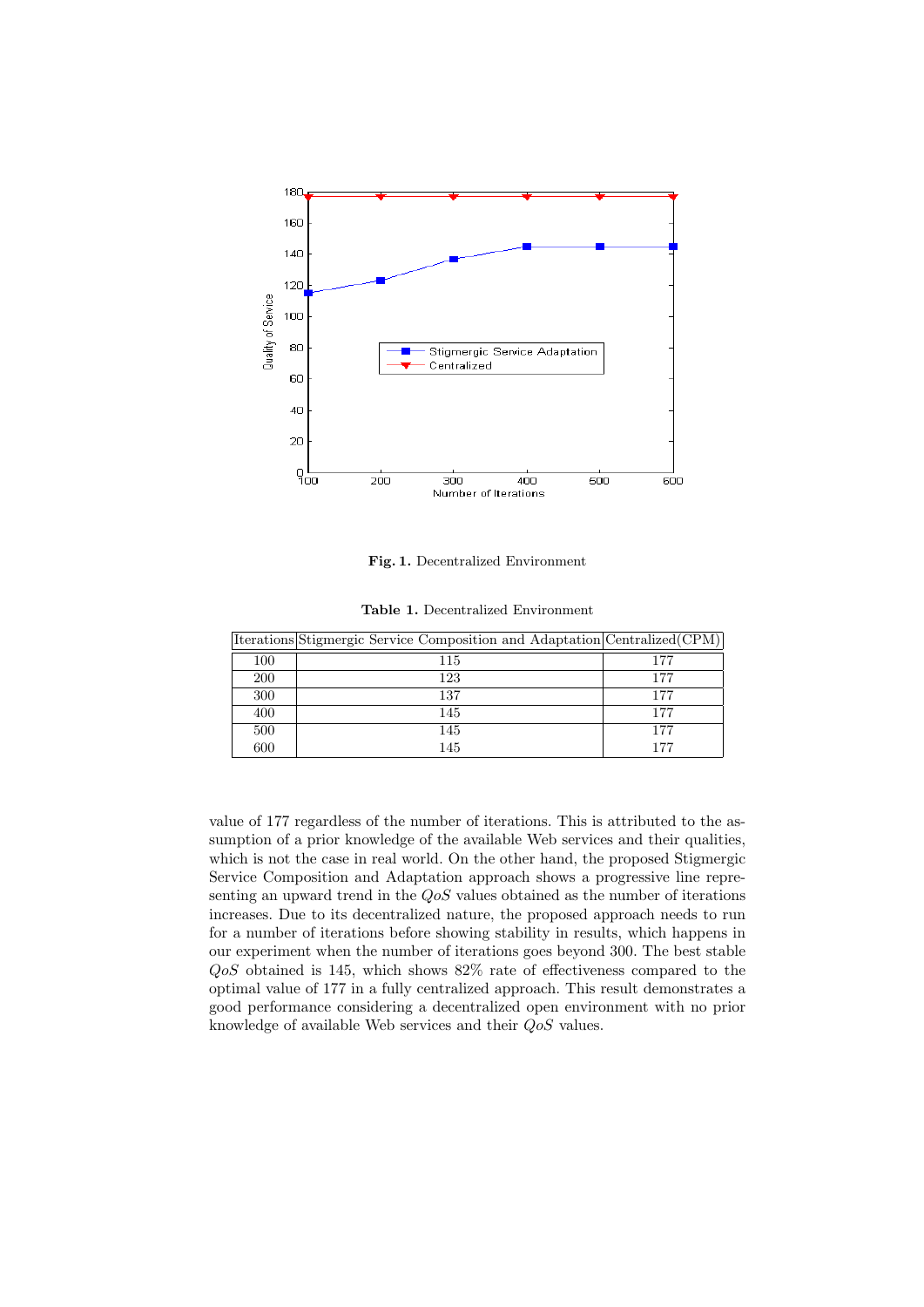Experiment 2: Composition Speed To examine the composition speed of the Stigmergic Service Composition and Adaptation approach, a varying number of composition requests having the same composition goal have been submitted against an environment of 10000 service agents. Those composition requests supposedly have different starting points and each time the number of iterations to converge to the composition goal is measured.

Table 2 shows a range of composition requests and the number of iterations to converge.



Fig. 2. Composition Speed

Table 2. Composition Speed

|    | No. of Composition Requests No. of Iterations to Converge |
|----|-----------------------------------------------------------|
|    | 510                                                       |
|    | 490                                                       |
| 15 | 480                                                       |
| 20 | 470                                                       |
| 25 | 140                                                       |

Figure 2 depicts the relationship between the number of composition requests  $(x \text{ axis})$  and the corresponding number of iterations to converge  $(y \text{ axis})$ . In Fig-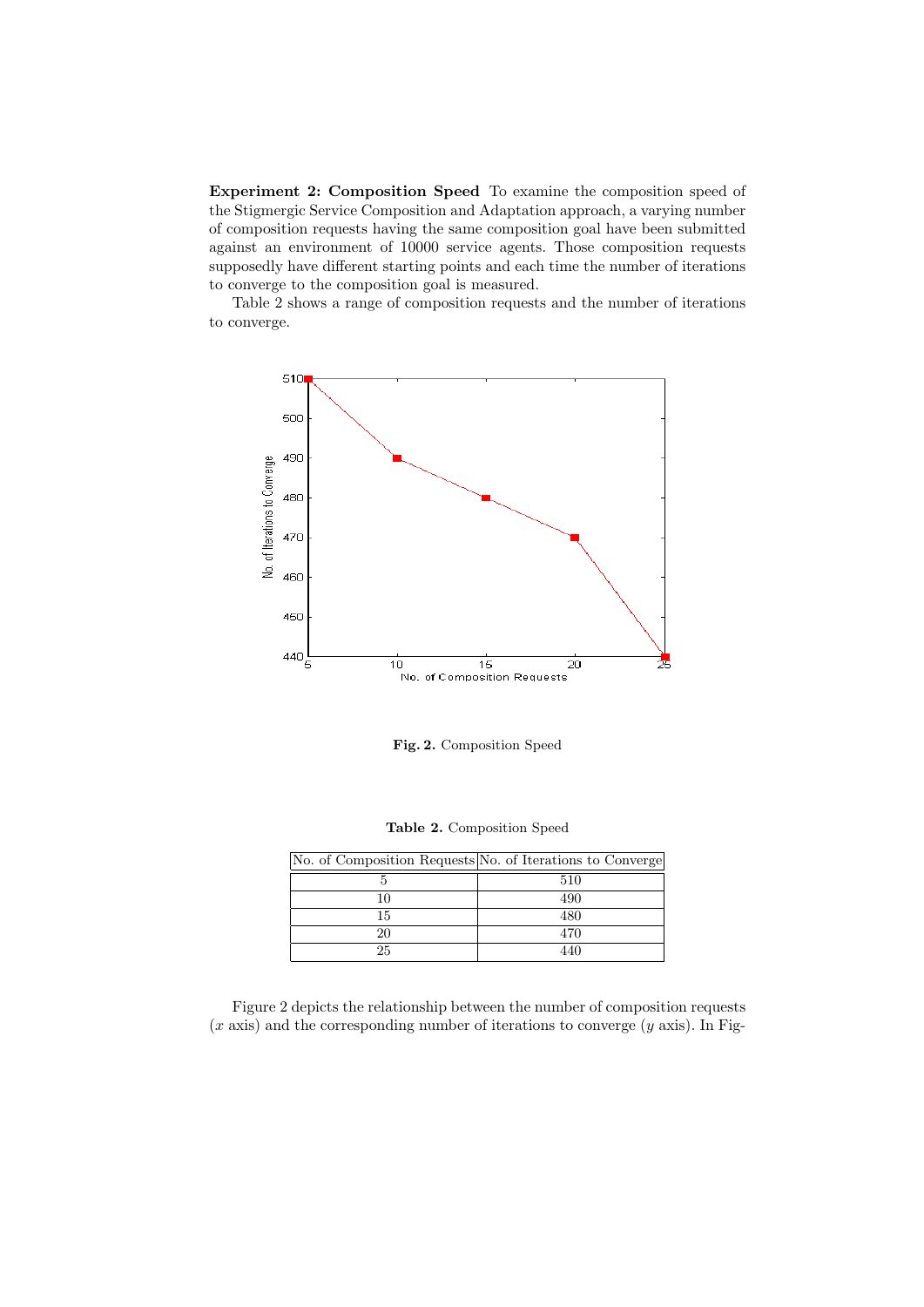ure 2, the trend line shows a downward movement describing a linear relationship. As the number of running composition requests increases, the number of iterations to converge to the composition goal decreases. This explains the benefit of the accumulated pheromone trails left by previous service agents working for the same composition goal. The service agents in new iterations have higher probabilities to make benefit of the pheromone flavor trails left by previous service agents used by other composition requests for the same composition goal, thus to follow their trail to fulfill that goal faster. As the number of running composition requests increases, the pheromone trails left by service agents employed by those composition requests become more strengthened and thus the potentiality to guide new service agents working towards the same composition goal increases.

Experiment 3: Environment Scale To examine the efficiency of the proposed approach under large scale open environments, twenty composition requests sharing the same composition goal have been submitted against a range of environment scales, expressed in terms of varying numbers of service agents. The composition requests supposedly have different starting points and each time the number of iterations to converge to the composition goal is measured.

Table 3 shows a range of environment scales with the number of iterations to converge.



Fig. 3. Environment Scale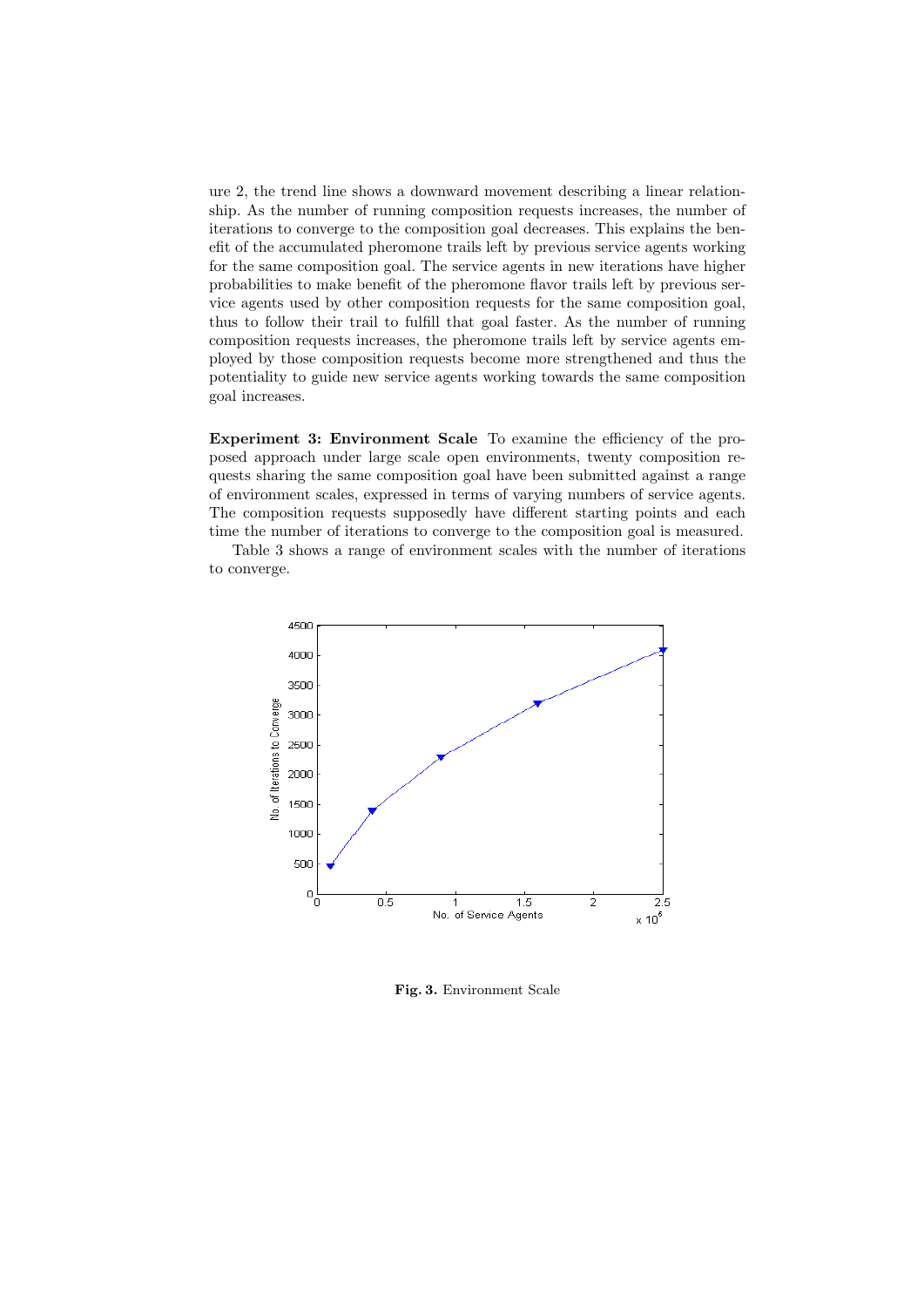|        | No. of Service Agents No. of Iterations to Converge |
|--------|-----------------------------------------------------|
| 10000  | 470                                                 |
| 40000  | 1400                                                |
| 90000  | 2300                                                |
| 160000 | 3200                                                |
| 250000 | 4100                                                |

Figure 3 depicts the relationship between the scale of the environment in terms of the number of service agents  $(x \text{ axis})$  and the corresponding number of iterations needed to converge  $(y \text{ axis})$ . The trend line shows an upward movement describing a linear relationship. This linear relationship proves the efficiency of the proposed approach in composing and adapting Web services in open large scale environments, e.g., the Internet. As the scale of the environment increases, the number of iterations to converge increases linearly not exponentially accordingly. This shows the robustness of the proposed approach under large scale service environments, e.g., the Internet.

## 4 Related Work and Discussions

Various approaches have been proposed to handle the problem of dynamic composition of Web services [8, 13, 4]. However, most of these approaches are based on a centralized architecture. In these models, a service requester submits requests to a centralized directory, and the directory decides which service on the list should be returned to the requester. This assumption on centralized control becomes impractical in scenarios with dynamic arrivals and departures of service providers, which require frequent updates of the central entities, resulting in a large system overhead. In contrast, our proposed approach can work under a fully decentralized environment where no central directory exists. The service agent has to find other matching service agents during run time based on neighborhood relationships and track for their  $QoS$  by exchanging pheromone flavors. This enables our approach to adapt effectively under dynamic environments accounting for the arrival and departure of service providers at any time.

Some approaches exploiting distributed techniques have already been proposed in the literature [6, 11, 5]. As the first step towards decentralization of service composition, these approaches introduced a distributed directory of services. For example, Kalasapur et al. [5] proposed a hierarchical directory in which the resource-poor devices depend on the resource-rich devices to support service discovery and composition. However, this approach is not fully decentralized. There exist nodes that perform the task of service discovery and composition for other nodes. In contrast, our approach is fully decentralized as a set of service agents cooperate together coherently to fulfill the composition request.

Another important approach was proposed by Basu et al. [1] in which a composite service is represented as a task-graph and subtrees of the graph are com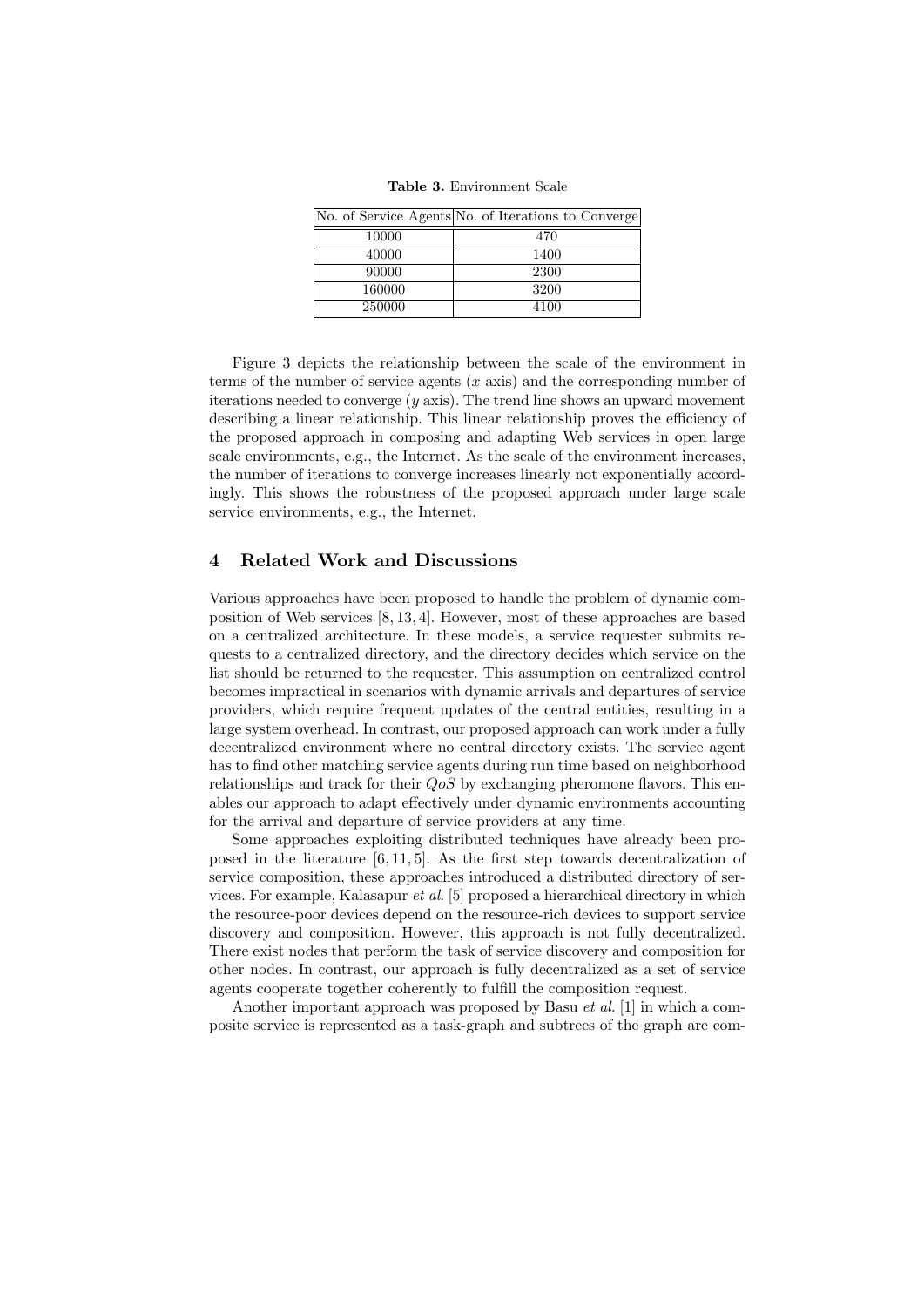puted in a distributed manner. However, this approach assumes that a service requestor is one of the services and the approach relies on this node to coordinate service composition. A similar approach was proposed by Drogoul [2], whose work is different from Basu *et al.* [1] in terms of the way of electing the coordinator. For each composite request, a coordinator is selected from within a set of nodes. The service requestor delegates the responsibility of composition to the elected coordinator. Both approaches [2, 1] exhibit some limitations. Although service discovery is performed in a distributed manner, service composition still relies on a coordinator assigned for performing the task of combining and invoking services. Also, both of the two approaches assume the direct interaction between nodes responsible for service discovery and service composition. In contrast, our approach overcomes those limitations as follows. (1) In our approach, there is no special entity to manage service composition process; (2) Service providers communicate only with their local neighbors where no service provider knows the full global information; and (3) Our approach adopts an indirect interaction scheme where the set of service agents responsible for service composition and adaptation can interact with each other through the environment by exchanging pheromone trails.

## 5 Conclusion

This paper focuses on modeling Web service composition and adaptation under decentralized dynamic environments. The paper presented a service composition and adaptation approach using stigmergic interactions to actively adapt to dynamic changes in complex decentralized Web service composition environments. The proposed approach is able to adapt actively to QoS fluctuations considering both potential degradation and emergence of QoS values. The experimental results have shown the effectiveness of the proposed approach in highly complex and dynamic Web service composition environments. The future work is set to investigate the performance of the proposed approach in real world applications and to study the potentiality of building a web service trust model using the proposed approach.

## References

- 1. P. Basu, Wang Ke, and T.D.C. Little. A novel approach for execution of distributed tasks on mobile ad hoc networks. In Wireless Communications and Networking Conference, 2002. WCNC2002. 2002 IEEE, volume 2, pages 579 – 585 vol.2, mar 2002.
- 2. Dipanjan Chakraborty, Anupam Joshi, Tim Finin, and Yelena Yesha. Service composition for mobile environments. Mob. Netw. Appl., 10(4):435–451, August 2005.
- 3. J.N. Haack, G.A. Fink, W.M. Maiden, A.D. McKinnon, S.J. Templeton, and E.W. Fulp. Ant-based cyber security. In Information Technology: New Generations (ITNG), 2011 Eighth International Conference on, pages 918 –926, april 2011.